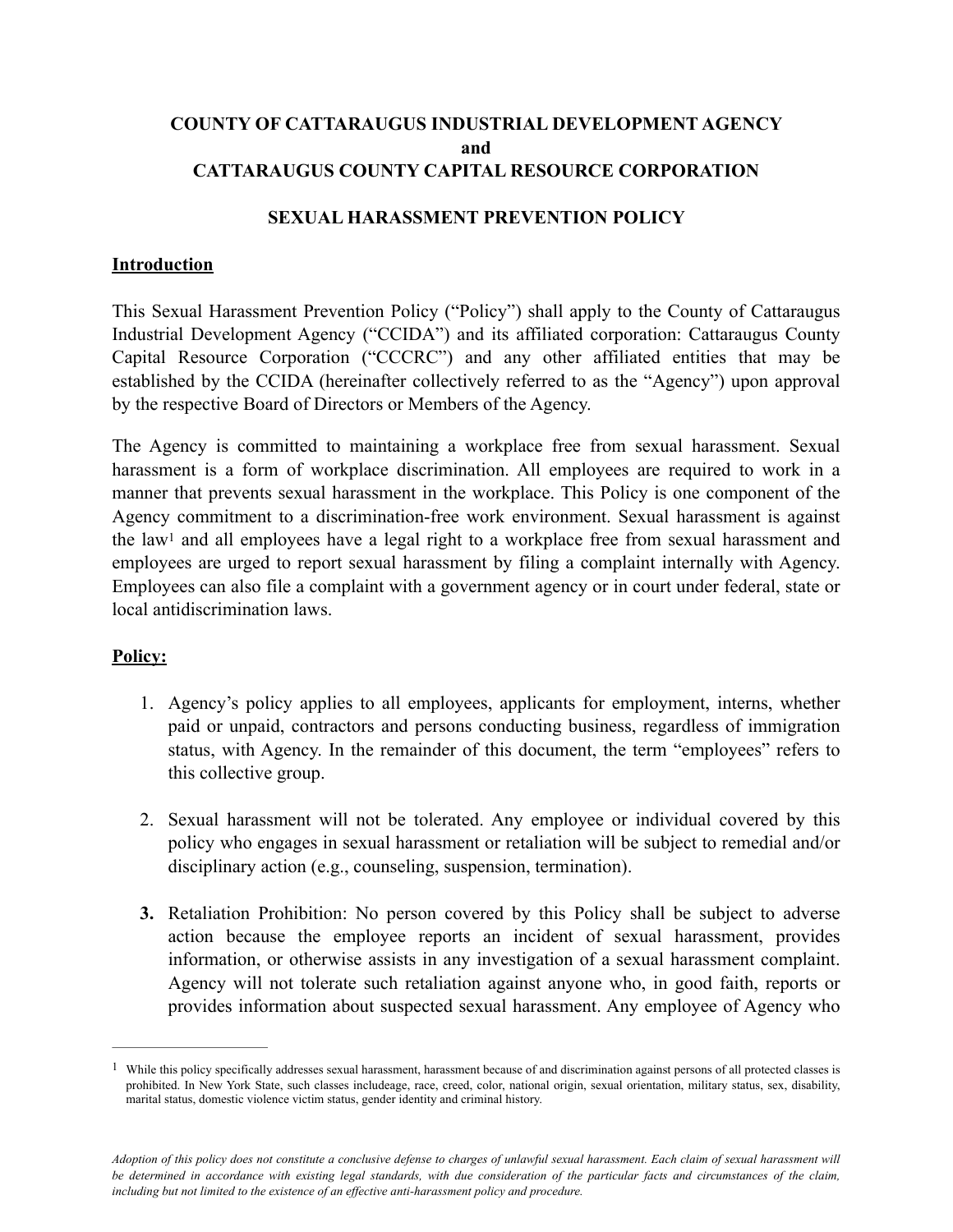<span id="page-1-1"></span>retaliates against anyone involved in a sexual harassment investigation will be subjected to disciplinary action, up to and including termination. All employees, paid or unpaid interns,or non-employees<sup>[2](#page-1-0)</sup> working in the workplace who believe they have been subject to such retaliation should inform a supervisor, manager, or the Executive Director. All employees, paid or unpaid interns or non-employees who believe they have been a target of such retaliation may also seek relief in other available forums, as explained below in the section on Legal Protections.

- 4. Sexual harassment is offensive, is a violation of our policies, is unlawful, and may subject Agency to liability for harm to targets of sexual harassment. Harassers may also be individually subject to liability. Employees of every level who engage in sexual harassment, including managers and supervisors who engage in sexual harassment or who allow such behavior to continue, will be penalized for such misconduct.
- 5. Agency will conduct a prompt and thorough investigation that ensures due process for all parties, whenever management receives a complaint about sexual harassment, or otherwise knows of possible sexual harassment occurring. Agency will keep the investigation confidential to the extent possible. Effective corrective action will be taken whenever sexual harassment is found to have occurred. All employees, including managers and supervisors, are required to cooperate with any internal investigation of sexual harassment.
- 6. All employees are encouraged to report any harassment or behaviors that violate this policy. Agency will provide all employees a complaint form for employees to report harassment and file complaints.
- 7. Managers and supervisors are **required** to report any complaint that they receive, or any harassment that they observe or become aware of, to the Executive Director.
- 8. This policy applies to all employees, paid or unpaid interns, and non-employees and all must follow and uphold this policy. This policy must be provided to all employees and should be posted prominently in all work locations to the extent practicable (for example, in a main office, not an offsite work location) and be provided to employees upon hiring.

#### **What Is "Sexual Harassment"?**

Sexual harassment is a form of sex discrimination and is unlawful under federal, state, and (where applicable) local law. Sexual harassment includes harassment on the basis of sex, sexual

<span id="page-1-0"></span><sup>&</sup>lt;sup>[2](#page-1-1)</sup> A non-employee is someone who is (or is employed by) a contractor, subcontractor, vendor, consultant, or anyone providing services in the workplace. Protected non-employees include persons commonly referred to as independent contractors, "gig" workers and temporary workers. Also included are persons providing equipment repair, cleaning services or any other services provided pursuant to a contract with the employer.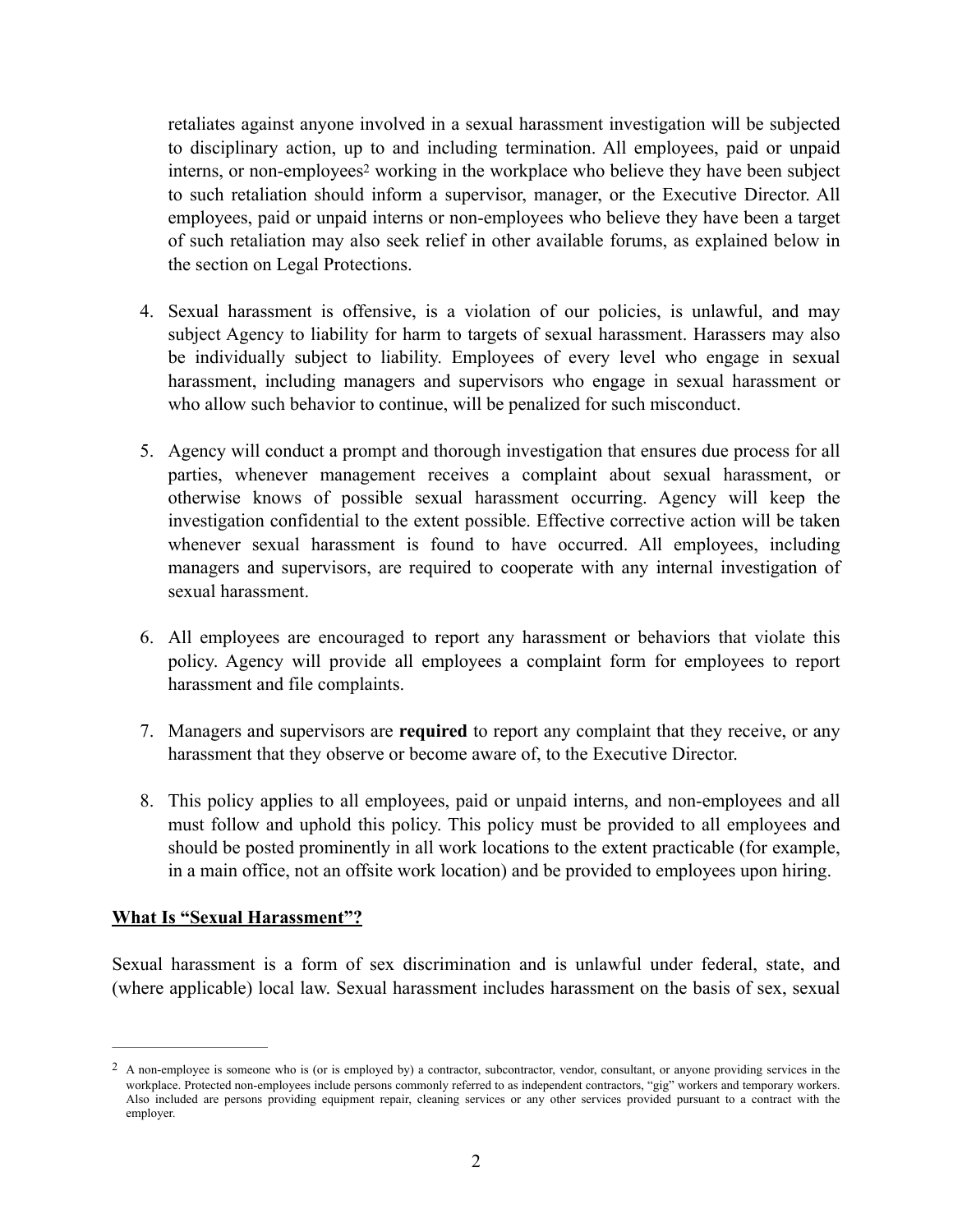orientation, self-identified or perceived sex, gender expression, gender identity and the status of being transgender.

Sexual harassment includes unwelcome conduct which is either of a sexual nature, or which is directed at an individual because of that individual's sex when:

- Such conduct has the purpose or effect of unreasonably interfering with an individual's work performance or creating an intimidating, hostile or offensive work environment, even if the reporting individual is not the intended target of the sexual harassment;
- Such conduct is made either explicitly or implicitly a term or condition of employment; or
- Submission to or rejection of such conduct is used as the basis for employment decisions affecting an individual's employment.

A sexually harassing hostile work environment includes, but is not limited to, words, signs, jokes, pranks, intimidation or physical violence which are of a sexual nature, or which are directed at an individual because of that individual's sex. Sexual harassment also consists of any unwanted verbal or physical advances, sexually explicit derogatory statements or sexually discriminatory remarks made by someone which are offensive or objectionable to the recipient, which cause the recipient discomfort or humiliation, which interfere with the recipient's job performance.

Sexual harassment also occurs when a person in authority tries to trade job benefits for sexual favors. This can include hiring, promotion, continued employment or any other terms, conditions or privileges of employment. This is also called "quid pro quo" harassment.

Any employee who feels harassed should report so that any violation of this policy can be corrected promptly. Any harassing conduct, even a single incident, can be addressed under this policy.

# **Examples of sexual harassment**

The following describes some of the types of acts that may be unlawful sexual harassment and that are strictly prohibited:

- Physical acts of a sexual nature, such as:
	- o Touching, pinching, patting, kissing, hugging, grabbing, brushing against another employee's body or poking another employee's body;
	- o Rape, sexual battery, molestation or attempts to commit these assaults.
- Unwanted sexual advances or propositions, such as: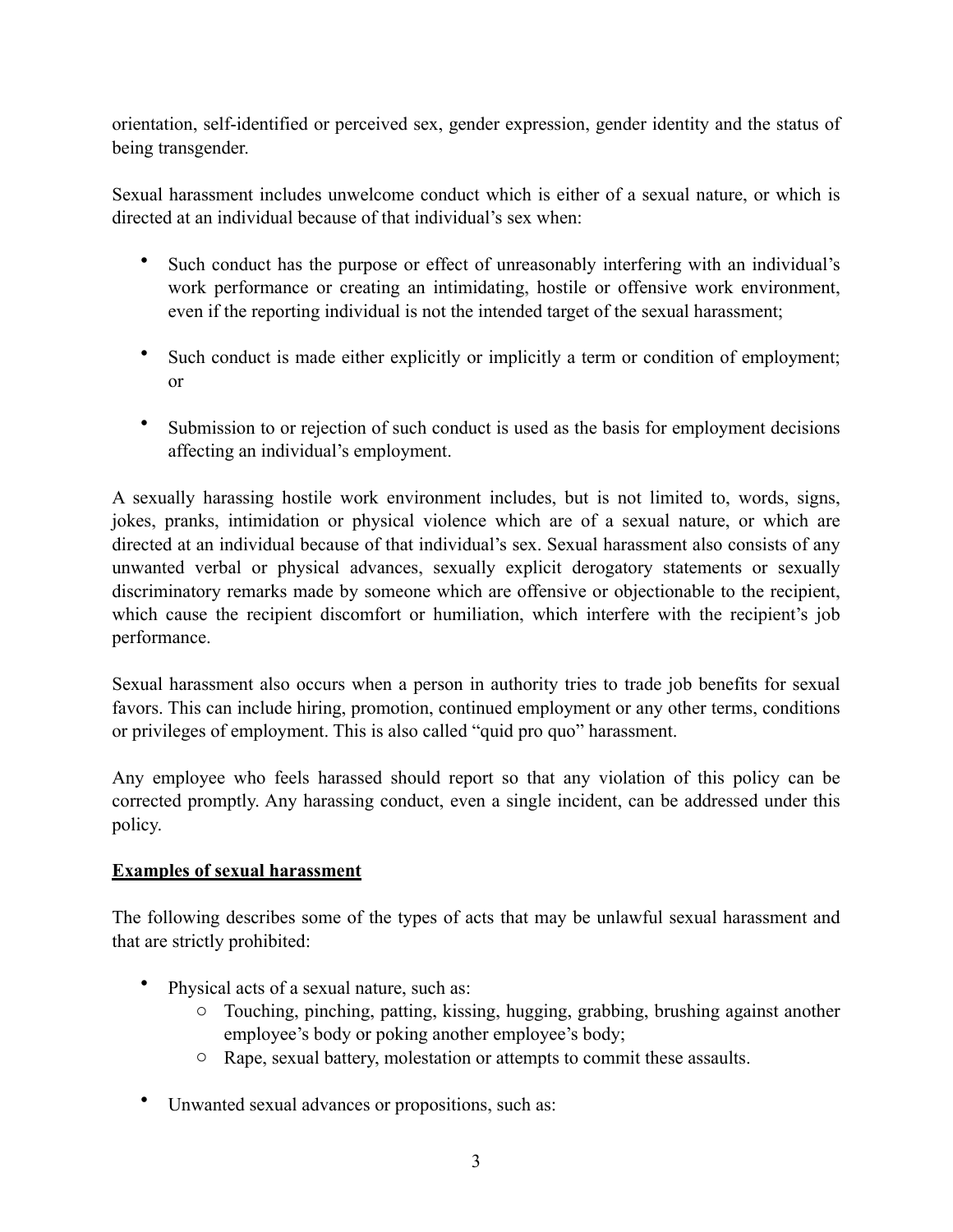- o Requests for sexual favors accompanied by implied or overt threats concerning the target's job performance evaluation, a promotion or other job benefits or detriments;
- o Subtle or obvious pressure for unwelcome sexual activities.
- Sexually oriented gestures, noises, remarks or jokes, or comments about a person's sexuality or sexual experience, which create a hostile work environment.
- Sex stereotyping occurs when conduct or personality traits are considered inappropriate simply because they may not conform to other people's ideas or perceptions about how individuals of a particular sex should act or look.
- Sexual or discriminatory displays or publications anywhere in the workplace, such as:
	- o Displaying pictures, posters, calendars, graffiti, objects, promotional material, reading materials or other materials that are sexually demeaning or pornographic. This includes such sexual displays on workplace computers or cell phones and sharing such displays while in the workplace.
- Hostile actions taken against an individual because of that individual's sex, sexual orientation, gender identity and the status of being transgender, such as:
	- o Interfering with, destroying or damaging a person's workstation, tools or equipment, or otherwise interfering with the individual's ability to perform the job;
	- o Sabotaging an individual's work;
	- o Bullying, yelling, name-calling.

### **Who can be a target of sexual harassment?**

Sexual harassment can occur between any individuals, regardless of their sex or gender. New York Law protects employees, paid or unpaid interns, and non-employees, including independent contractors, and those employed by companies contracting to provide services in the workplace. Harassers can be a superior, a subordinate, a coworker or anyone in the workplace including an independent contractor, contract worker, vendor, client, customer or visitor.

### **Where can sexual harassment occur?**

Unlawful sexual harassment is not limited to the physical workplace itself. It can occur while employees are traveling for business or at employer sponsored events or parties. Calls, texts, emails, and social media usage by employees can constitute unlawful workplace harassment, even if they occur away from the workplace premises, on personal devices or during non-work hours.

### **Retaliation**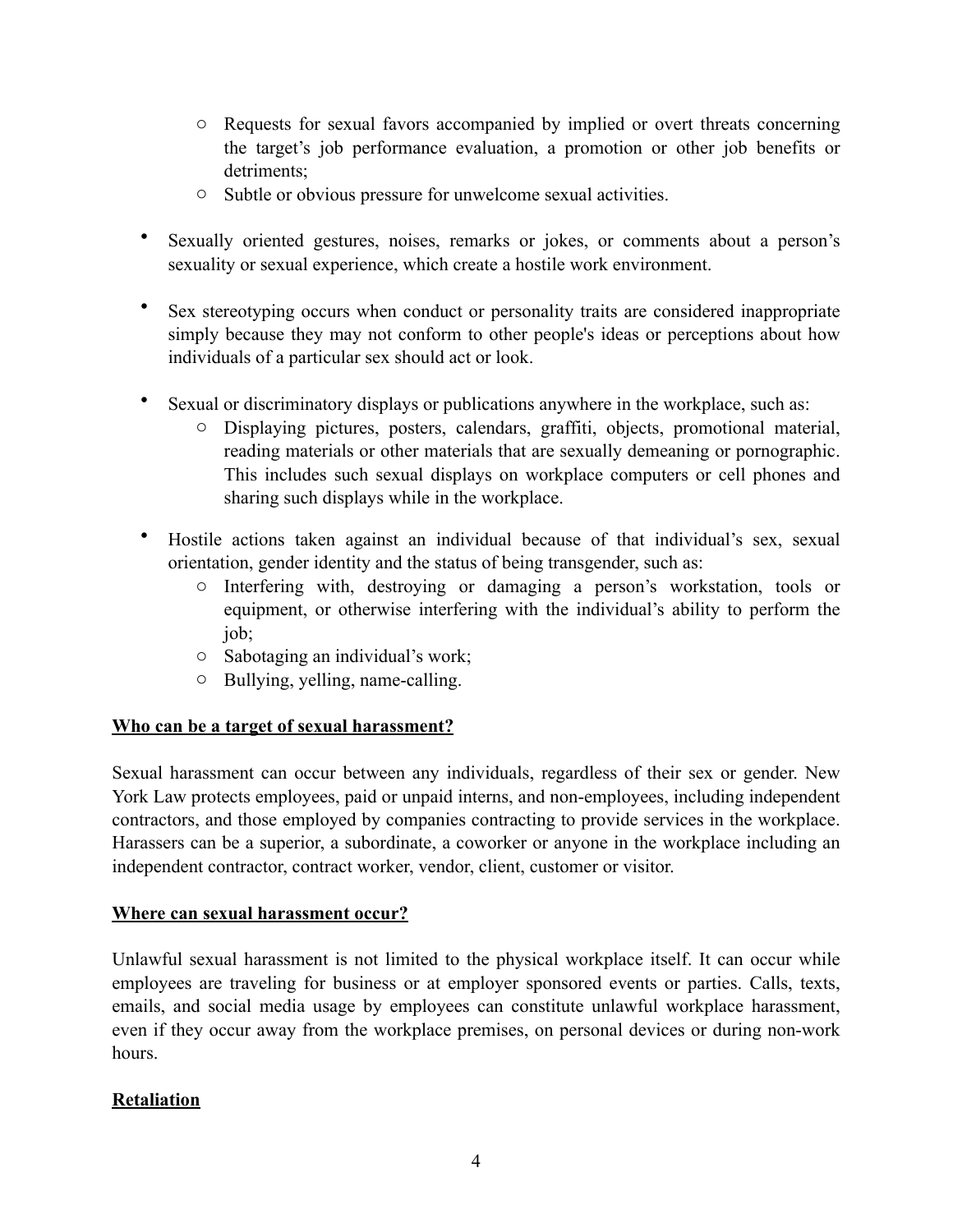Unlawful retaliation can be any action that could discourage a worker from coming forward to make or support a sexual harassment claim. Adverse action need not be job-related or occur in the workplace to constitute unlawful retaliation (e.g., threats of physical violence outside of work hours).

Such retaliation is unlawful under federal, state, and (where applicable) local law. The New York State Human Rights Law protects any individual who has engaged in "protected activity." Protected activity occurs when a person has:

- made a complaint of sexual harassment, either internally or with any anti-discrimination agency;
- testified or assisted in a proceeding involving sexual harassment under the Human Rights Law or other anti-discrimination law;
- opposed sexual harassment by making a verbal or informal complaint to management, or by simply informing a supervisor or manager of harassment;
- reported that another employee has been sexually harassed; or
- encouraged a fellow employee to report harassment.

Even if the alleged harassment does not turn out to rise to the level of a violation of law, the individual is protected from retaliation if the person had a good faith belief that the practices were unlawful. However, the retaliation provision is not intended to protect persons making intentionally false charges of harassment.

### **Reporting Sexual Harassment**

**Preventing sexual harassment is everyone's responsibility.** The Agency cannot prevent or remedy sexual harassment unless it knows about it. Any employee, paid or unpaid intern or nonemployee who has been subjected to behavior that may constitute sexual harassment is encouraged to report such behavior to a supervisor, manager or the Executive Director. Anyone who witnesses or becomes aware of potential instances of sexual harassment should report such behavior to a supervisor, manager or the Executive Director.

Reports of sexual harassment may be made verbally or in writing. A form for submission of a written complaint is attached to this Policy, and all employees are encouraged to use this complaint form. Employees who are reporting sexual harassment on behalf of other employees should use the complaint form and note that it is on another employee's behalf.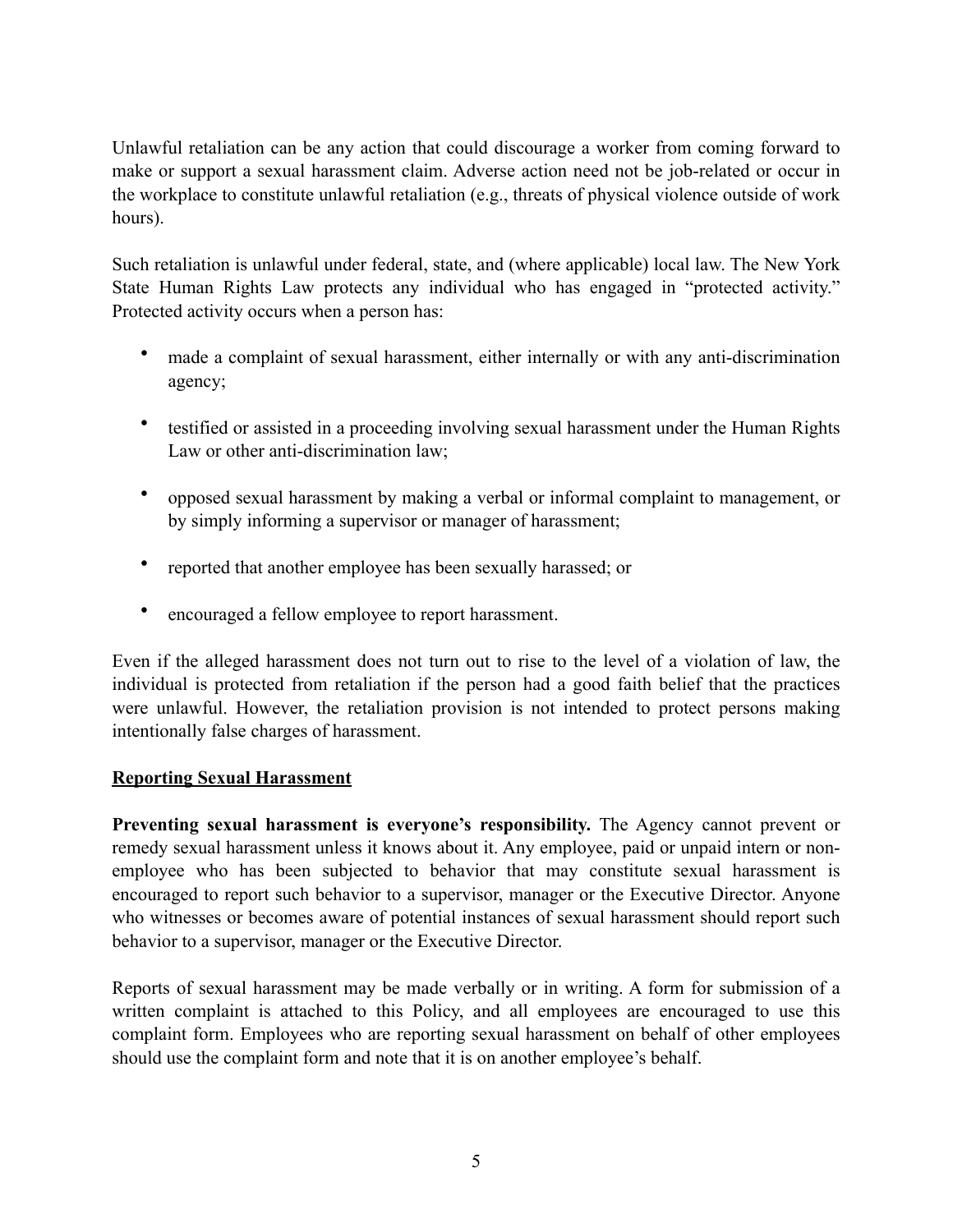Employees, paid or unpaid interns or non-employees who believe they have been a target of sexual harassment may also seek assistance in other available forums, as explained below in the section on Legal Protections.

### **Supervisory Responsibilities**

All supervisors and managers who receive a complaint or information about suspected sexual harassment, observe what may be sexually harassing behavior or for any reason suspect that sexual harassment is occurring, **are required** to report such suspected sexual harassment to the Executive Director.

In addition to being subject to discipline if they engaged in sexually harassing conduct themselves, supervisors and managers will be subject to discipline for failing to report suspected sexual harassment or otherwise knowingly allowing sexual harassment to continue.

Supervisors and managers will also be subject to discipline for engaging in any retaliation. **Complaint and Investigation of Sexual Harassment**

*All* complaints or information about sexual harassment will be investigated, whether that information was reported in verbal or written form. Investigations will be conducted in a timely manner, and will be confidential to the extent possible.

An investigation of any complaint, information or knowledge of suspected sexual harassment will be prompt and thorough, commenced immediately and completed as soon as possible. The investigation will be kept confidential to the extent possible. All persons involved, including complainants, witnesses and alleged harassers will be accorded due process, as outlined below, to protect their rights to a fair and impartial investigation.

Any employee may be required to cooperate as needed in an investigation of suspected sexual harassment. The Agency will not tolerate retaliation against employees who file complaints, support another's complaint or participate in an investigation regarding a violation of this policy.

While the process may vary from case to case, investigations should be done in accordance with the following steps:

- Upon receipt of complaint, the Executive Director will conduct an immediate review of the allegations, and take any interim actions (e.g., instructing the respondent to refrain from communications with the complainant), as appropriate. If complaint is verbal, encourage the individual to complete the "Complaint Form" in writing. If he or she refuses, prepare a Complaint Form based on the verbal reporting.
- If documents, emails or phone records are relevant to the investigation, take steps to obtain and preserve them.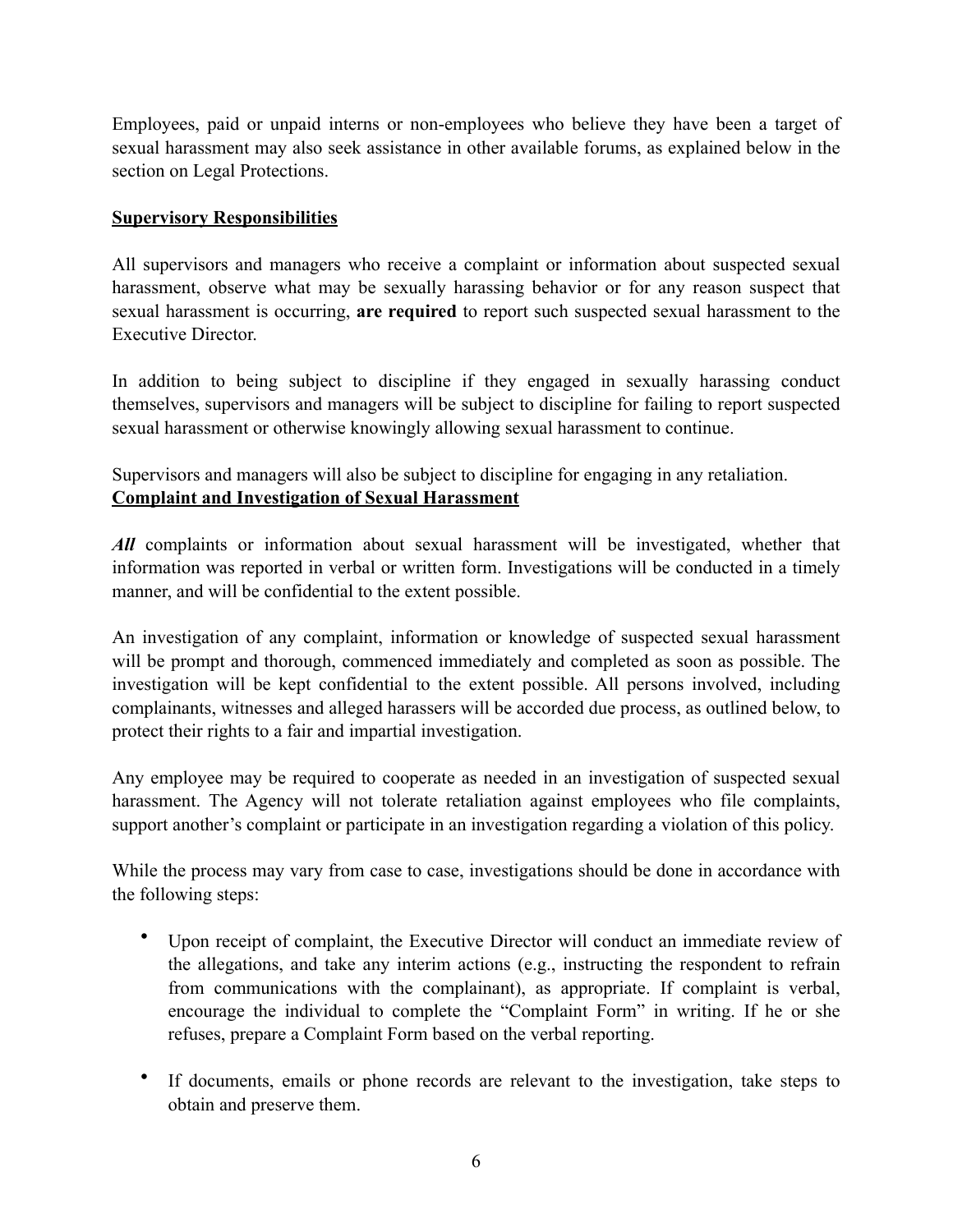- Request and review all relevant documents, including all electronic communications.
- Interview all parties involved, including any relevant witnesses;
- Create a written documentation of the investigation (such as a letter, memo or email), which contains the following:
	- o A list of all documents reviewed, along with a detailed summary of relevant documents;
	- o A list of names of those interviewed, along with a detailed summary of their statements<sup>;</sup>
	- o A timeline of events;
	- o A summary of prior relevant incidents, reported or unreported; and
	- $\circ$  The basis for the decision and final resolution of the complaint, together with any corrective action(s).
- Keep the written documentation and associated documents in a secure and confidential location.
- Promptly notify the individual who reported and the individual(s) about whom the complaint was made of the final determination and implement any corrective actions identified in the written document.
- Inform the individual who reported of the right to file a complaint or charge externally as outlined in the next section.

### **Legal Protections And External Remedies**

Sexual harassment is not only prohibited by the Agency but is also prohibited by state, federal, and, where applicable, local law.

Aside from the internal process at the Agency, employees may also choose to pursue legal remedies with the following governmental entities. While a private attorney is not required to file a complaint with a governmental agency, you may seek the legal advice of an attorney.

In addition to those outlined below, employees in certain industries may have additional legal protections.

### **State Human Rights Law (HRL)**

The Human Rights Law (HRL), codified as N.Y. Executive Law, art. 15, § 290 et seq., applies to all employers in New York State with regard to sexual harassment, and protects employees, paid or unpaid interns and non-employees, regardless of immigration status. A complaint alleging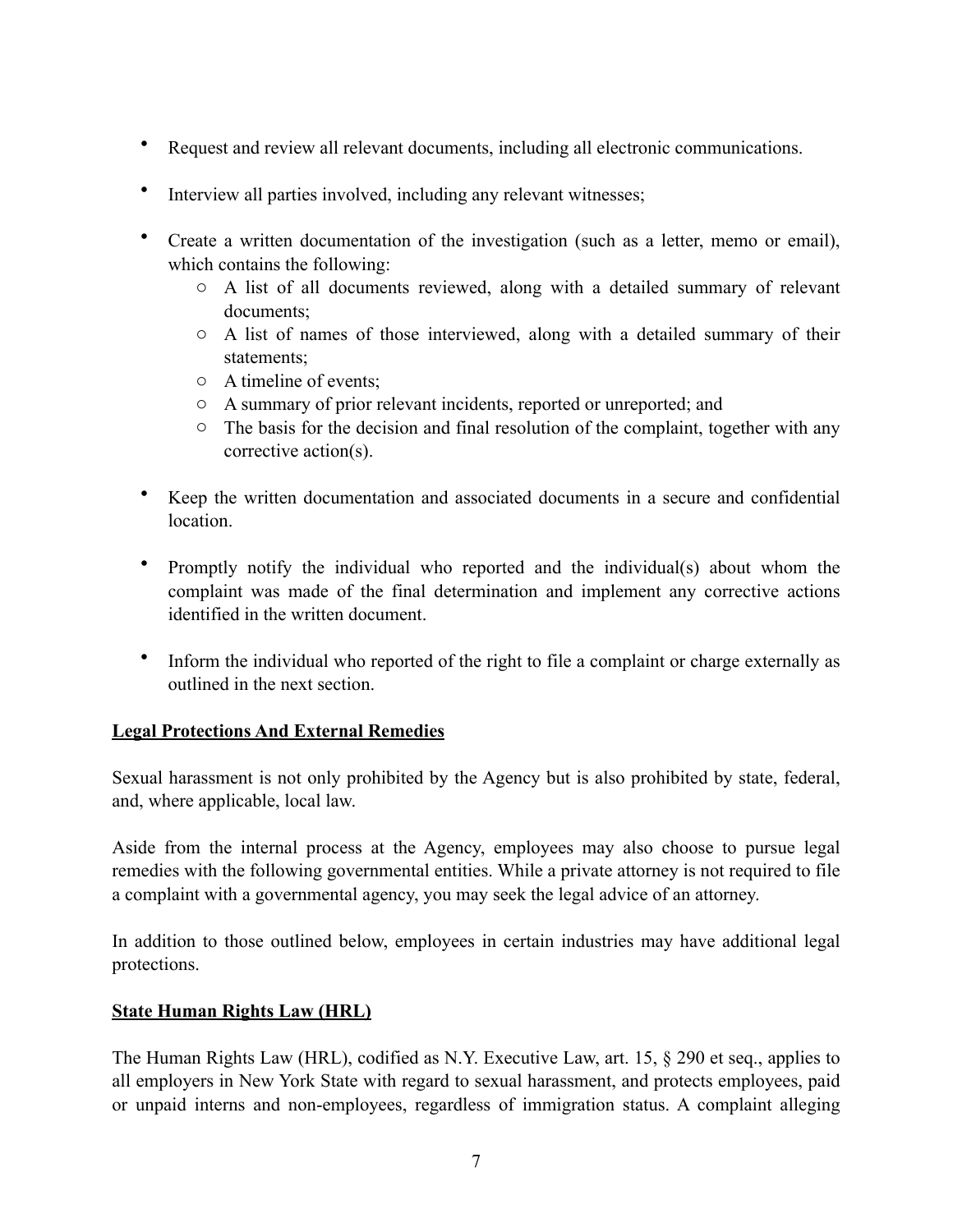violation of the Human Rights Law may be filed either with the Division of Human Rights (DHR) or in New York State Supreme Court.

Complaints with DHR may be filed any time **within one year** of the harassment. If an individual did not file at DHR, they can sue directly in state court under the HRL, **within three years** of the alleged sexual harassment. An individual may not file with DHR if they have already filed a HRL complaint in state court.

Complaining internally to the Agency does not extend your time to file with DHR or in court. The one year or three years is counted from date of the most recent incident of harassment.

You do not need an attorney to file a complaint with DHR, and there is no cost to file with DHR.

DHR will investigate your complaint and determine whether there is probable cause to believe that sexual harassment has occurred. Probable cause cases are forwarded to a public hearing before an administrative law judge. If sexual harassment is found after a hearing, DHR has the power to award relief, which varies but may include requiring your employer to take action to stop the harassment, or redress the damage caused, including paying of monetary damages, attorney's fees and civil fines.

DHR's main office contact information is: NYS Division of Human Rights, One Fordham Plaza, Fourth Floor, Bronx, New York 10458. You may call (718) 741-8400 or visit: [www.dhr.ny.gov.](http://www.dhr.ny.gov)

Contact DHR at (888) 392-3644 or visit [dhr.ny.gov/complaint](https://dhr.ny.gov/complaint) for more information about filing a complaint. The website has a complaint form that can be downloaded, filled out, notarized and mailed to DHR. The website also contains contact information for DHR's regional offices across New York State.

### **Civil Rights Act of 1964**

The United States Equal Employment Opportunity Commission (EEOC) enforces federal antidiscrimination laws, including Title VII of the 1964 federal Civil Rights Act (codified as 42 U.S.C. § 2000e et seq.). An individual can file a complaint with the EEOC anytime within 300 days from the harassment. There is no cost to file a complaint with the EEOC. The EEOC will investigate the complaint, and determine whether there is reasonable cause to believe that discrimination has occurred, at which point the EEOC will issue a Right to Sue letter permitting the individual to file a complaint in federal court.

The EEOC does not hold hearings or award relief, but may take other action including pursuing cases in federal court on behalf of complaining parties. Federal courts may award remedies if discrimination is found to have occurred. In general, private employers must have at least 15 employees to come within the jurisdiction of the EEOC.